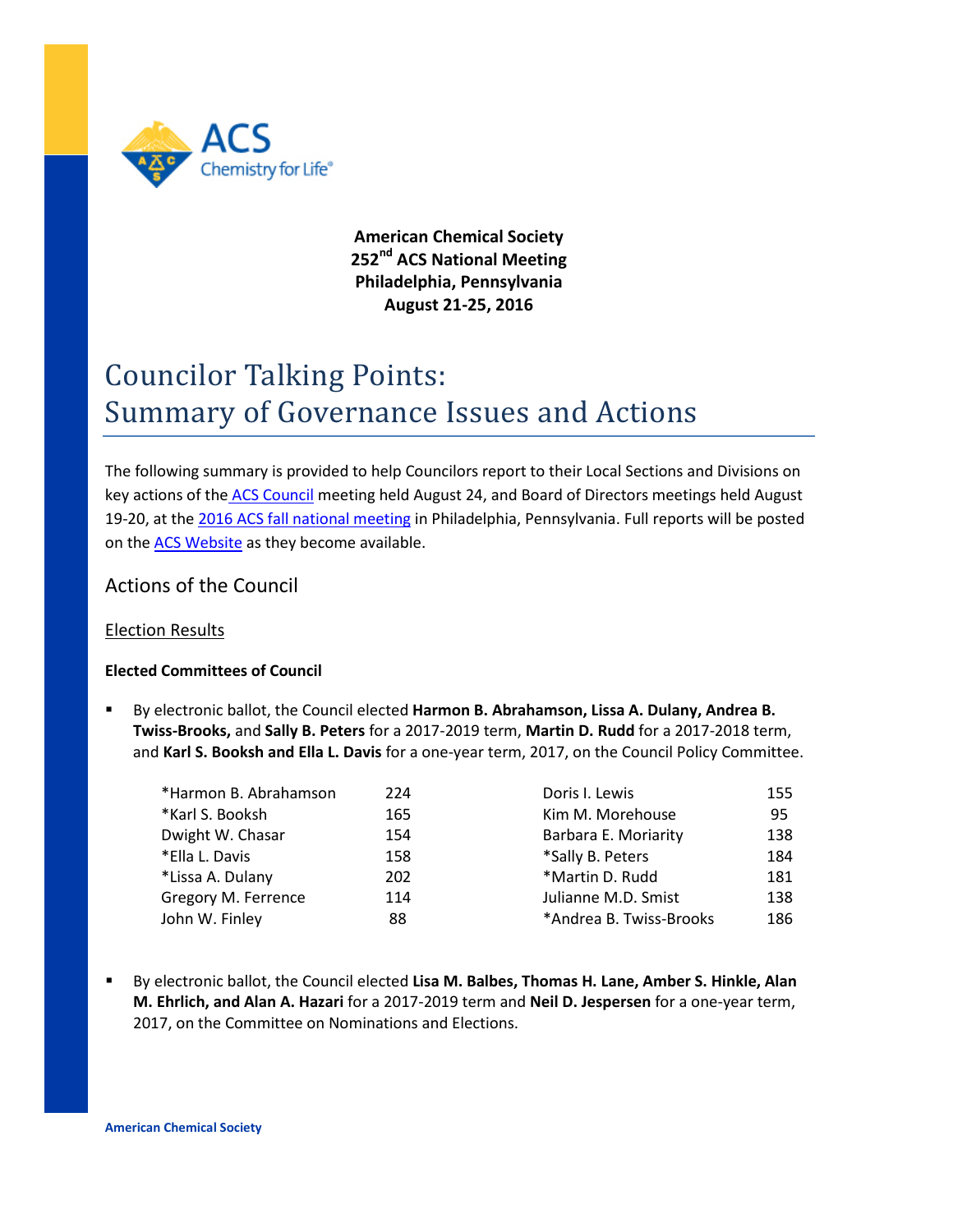

| Anthony W. Addison    | 164<br>120<br>289<br>177 | *Amber S. Hinkle     | 244 |
|-----------------------|--------------------------|----------------------|-----|
| Spiro D. Alexandratos |                          | *Neil D. Jespersen   | 172 |
| *Lisa M. Balbes       |                          | James M. Landis, Jr. | 166 |
| *Alan M. Ehrlich      |                          | *Thomas H. Lane      | 246 |
| Stan S. Hall          | 67                       | Will E. Lynch        | 171 |
| *Alan A. Hazari       | 174                      | V. Michael Mautino   | 132 |
|                       |                          |                      |     |

 By electronic ballot, the Council elected **Wayne E. Jones, Jr., D. Richard Cobb, Stephanie J. Watson, Dee Ann Casteel,** and **Emilio X. Esposito** for three year terms, 2017-2019, on the Committee on Committees.

| Gary D. Anderson       | 111 | *Emilio X. Esposito  | 192 |
|------------------------|-----|----------------------|-----|
| Sandra J. Bonetti      | 138 | Robert J. Hargrove   | 80  |
| *Dee Ann Casteel       | 209 | Martha G. Hollomon   | 191 |
| *D. Richard Cobb       | 232 | *Wayne E. Jones, Jr. | 277 |
| Jacqueline A. Erickson | 172 | *Stephanie J. Watson | 212 |

## Other Council Actions

#### **Continuation of Select Committees**

**• On the recommendation of the Committee on Committees, the Council voted to approve the** continuation of the Committee on Analytical Reagents, and the Committee on Chemical Abstracts Service, subject to confirmation by the Board of Directors.

#### **Change in Local Section Territory**

 On the recommendation of the Committee on Local Section Activities, the Council approved a petition from the Permian Basin Local Section to annex the Texas counties of Pecos and Brewster, and the petition from the Upper Peninsula Local Section to annex unassigned and adjacent territory, and one Michigan county (Menominee) now currently assigned to the Northwest Wisconsin Local Section.

#### **Unemployed Members' Dues Waiver**

 On the recommendation of the Committee on Membership Affairs, the Council approved a petition to amend the ACS Bylaws to extend the Unemployed Members' Dues Waiver, which will extend waivers for unemployed members' dues from the current two years to three years, subject to confirmation by the Board of Directors.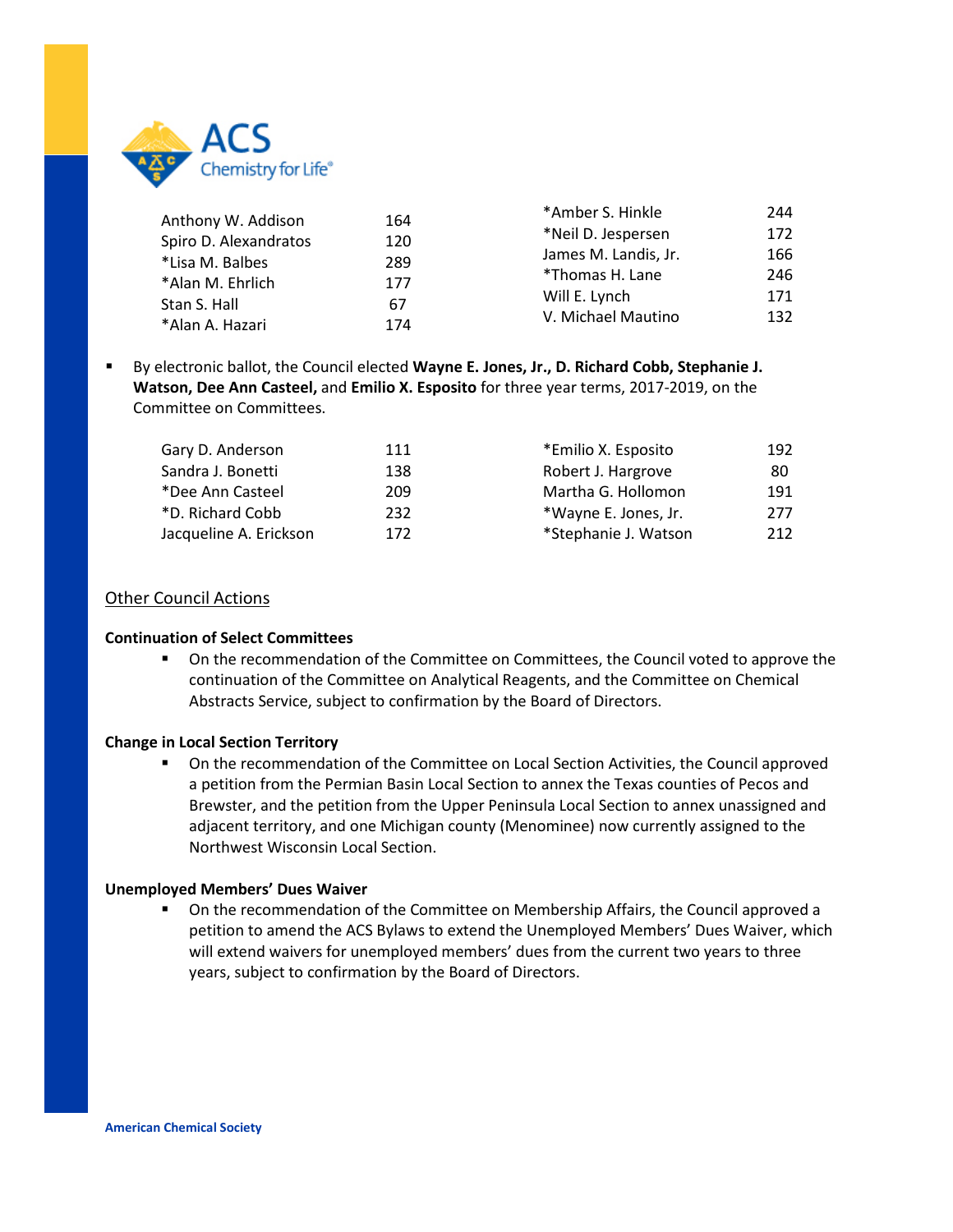#### **Chemical Professional's Code of Conduct**

 On the recommendation of the Committee on Economic and Professional Affairs, the Council approved the *Chemical Professional's Code of Conduct,* subject to confirmation by the Board of Directors.

#### **Charter Bylaws**

 On the recommendation of the Committee on Constitution and Bylaws, the Council approved the *Bylaws for Divisions in Probationary Status* and the *Charter Bylaws for New Local Sections.*

#### **International Chemical Sciences Chapters**

 On the recommendation of the Committee on International Activities, the Council approved the establishment of ACS International Chemical Sciences Chapters in Greater Beijing, Southwestern China, and Iraq, subject to confirmation by the Board of Directors.

#### **Resolutions**

 The Council passed resolutions in memory of deceased Councilors; acknowledging President Donna Nelson's service as presiding officer of the Council; and in gratitude for the officers and members of the Philadelphia Local Section, the host Section for the 252<sup>nd</sup> National Meeting, the divisional program chairs and symposium organizers, and ACS staff.

#### Special Discussion

The Council conducted a special discussion to gather input on proposed recommendations from the ACS Presidential Task Force on the U.S. Employment of Chemists. The task force has been examining and considering all known influences that can impact employment in the chemical sciences. Councilors were invited to share their thoughts, comments, and suggestions on the proposed suggestions to date, in preparation for the report's expected release later this year.

#### Highlights from Committee Reports

## *Nominations and Elections*

The Committee on Nominations and Elections solicits Councilors' input of qualified individuals for President-Elect and/or Directors for future consideration. Suggestions may be sent to [nomelect@acs.org.](mailto:nomelect@acs.org) N&E has established the Vote 20/20 Task Force, charged with examining all aspects of nominations and elections for ACS national offices, and designing an enhanced process to be in place by the year 2020. The committee welcomes ideas from all members as to how nominations and elections should be handled. Send comments to [vote2020@acs.org](mailto:vote2020@acs.org)

#### *Budget and Finance*

The Society's 2016 Probable 1 Budget calls for a Net from Operations of \$17.3 million. This is \$3.9 million higher than the Approved Budget but only \$723,000 higher than 2015. Total revenues are projected to be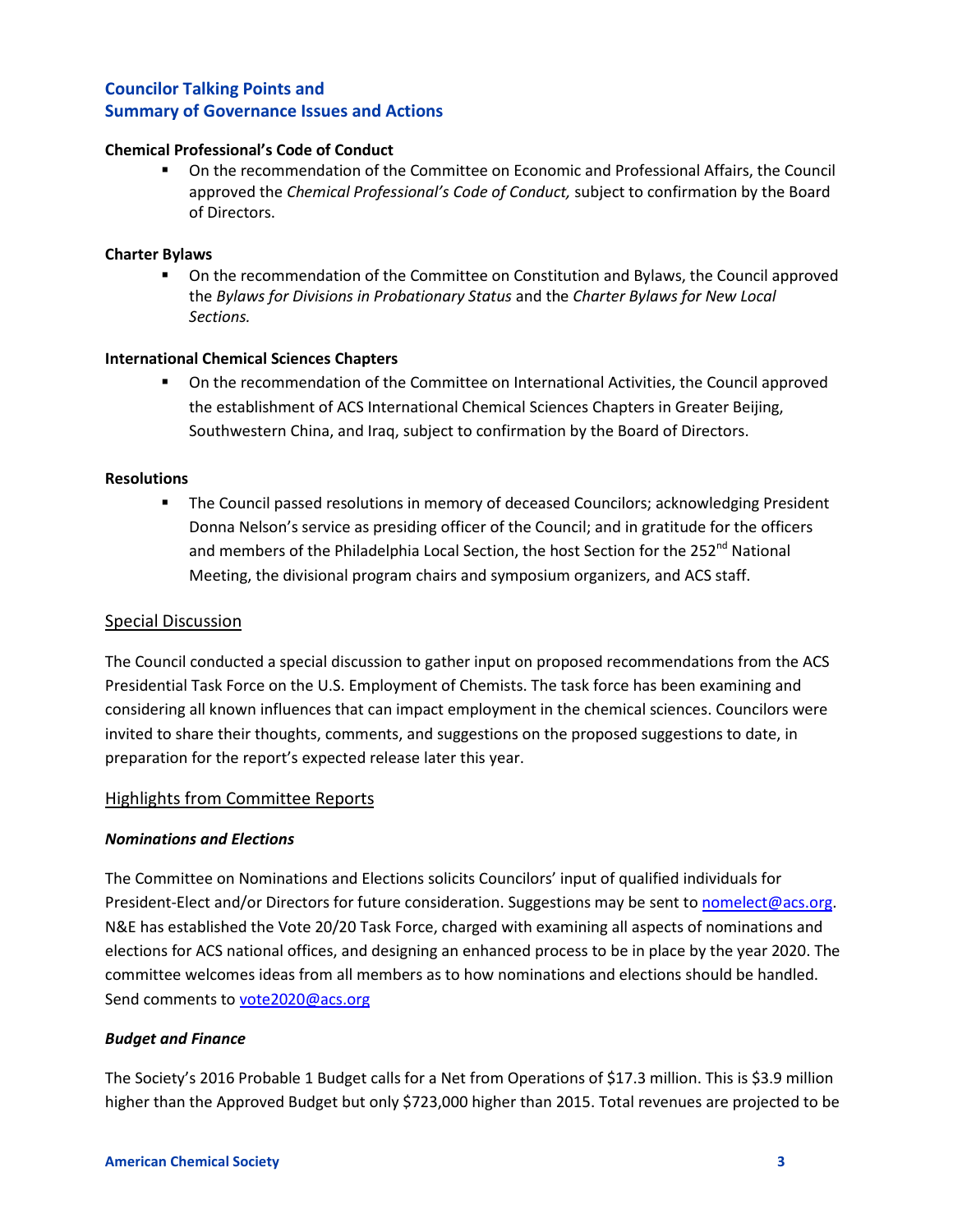\$528.8 million, essentially on budget, and 3.3% higher than the prior year. Total expenses are projected at \$511.5 million, which is 0.6% favorable to budget, and 3.3% higher than 2015.

The Committee considered several program funding requests for 2017, and on its recommendations, the Board subsequently approved funding for the Atlantic Basin Conference on Chemistry, the ChemIDP Program; and the International Student Chapter Program.

Additional information can be found at [www.acs.org,](http://www.acs.org/) at the bottom of the page, click 'About ACS', then 'Financial'. There you will find several years of the Society's audited financial statements and IRS 990 filings.

## *Philadelphia Meeting Attendance*

As of Tuesday evening, August 23:

| <b>Total</b>     | 12,800 |
|------------------|--------|
| Guest            | 320    |
| Expo only        | 613    |
| Exhibitors       | 1,181  |
| Students         | 3,249  |
| <b>Attendees</b> | 7,437  |

## *Petitions to Amend the Constitution and Bylaws*

New petitions to amend the Constitution or Bylaws must be received by the Executive Director no later than December 14 to be included in the Council agenda for consideration at the spring 2017 meeting in San Francisco. Contact the Committee on Constitution and Bylaws with any questions or requests for information a[t bylaws@acs.org](mailto:bylaws@acs.org)

# Actions of the Board of Directors

## *The Board's Executive Session*

At this meeting, the ACS Board of Directors considered a number of key strategic issues and responded with several actions.

## *Board Actions*

**De Con the recommendation of the Committee on Grants and Awards, the Board voted to approve** the Society's nominees for the 2017 Perkin Medal, the 2017 National Science Board Public Service Award, and the 2017 Alan T. Waterman Award; and to approve the revised rescission procedures for the national awards and ACS Fellows designation.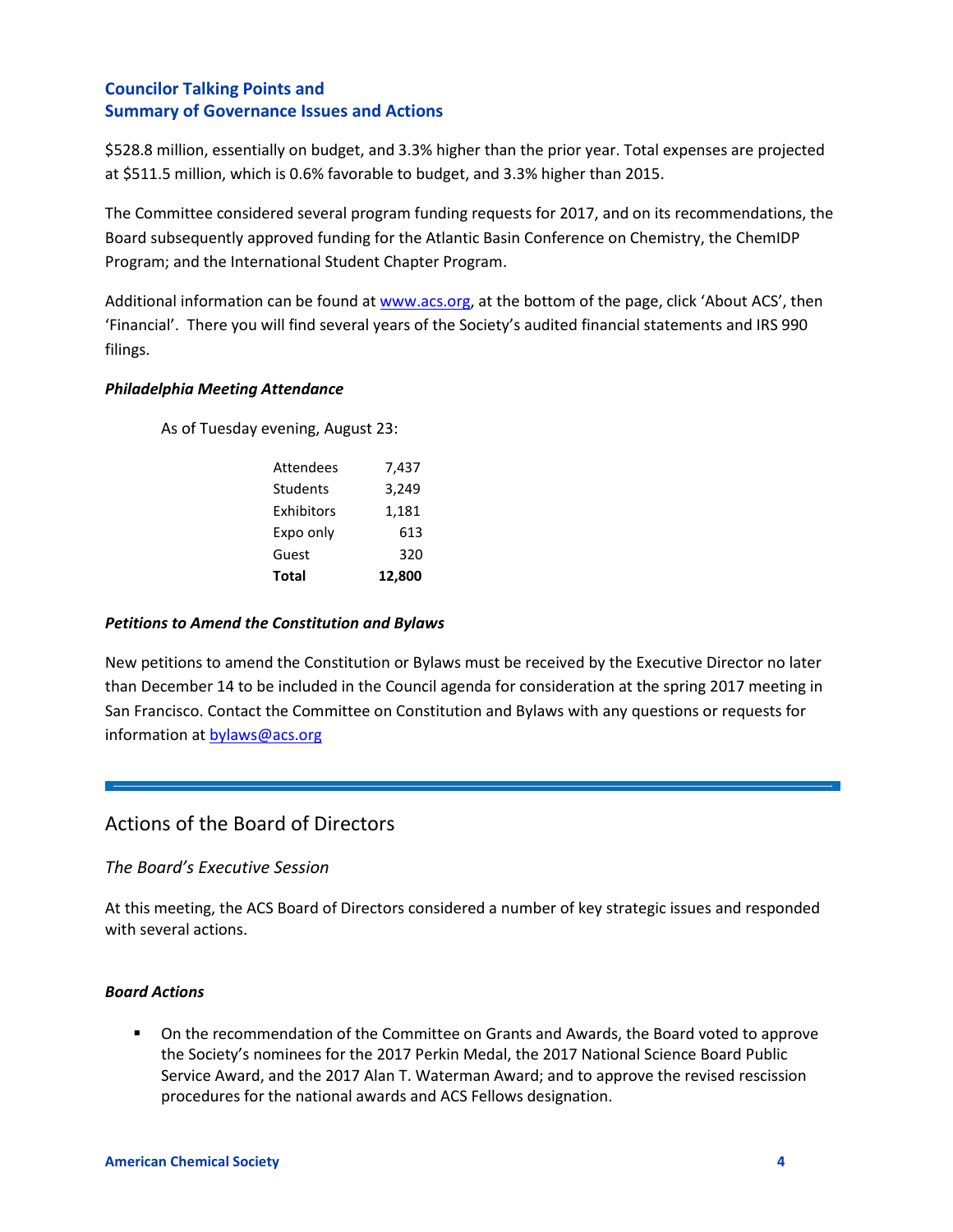- On the recommendation of the Joint Board-Council Committee on Publications, the Board voted to approve the reappointment of editors-in-chief for two ACS journals.
- On the recommendation of the Society Committee on Budget and Finance, the Board voted to approve the advance member registration fee of \$445 for national meetings held in 2017 and also authorized several program funding requests.

## *Board Discussions*

The Board of Directors received and discussed reports from the Governance Agility Task Force, the Committee on Grants and Awards, the Committee on Planning, the Society Committee on Budget and Finance, and the ACS Governing Board for Publishing.

The Board is seeking ways to engage ACS stakeholders to identify opportunities and issues for governance improvement that will enable ACS to advance its mission in a streamlined and simplified manner. The Board and the Council Policy Committee are creating a new task force that will look at the Society's future governance needs. Per the Board's discussion, the chair's report to Council provided additional details on a proposed Society-wide initiative to ensure an agile, efficient, and effective ACS. Additionally, the Board is considering proposed changes to certain Board committee duties and roles.

The Board discussed the history, role, and contributions of its Standing Committee on Corporation Associates, and the responsibility of ACS to effectively capture the needs of industrial members and their corporations.

The presidents of Chemical Abstracts Service and the ACS Publications Division shared details on their financial performance and editorial and new product development highlights. Executive Director and CEO Tom Connelly and his direct reports updated the Board on issues relating to Human Resources, ACS Finances, and Education.

The Board heard reports from members of the Presidential Succession on their key priorities and activities as they relate to those of the Board and for the purposes of coordinating their ongoing activities on behalf of the Society.

## *The Board's Regular Session*

The Board held a well-attended regular session which featured a discussion on ACS National Meetings of the Future. Board Chair Pat Confalone opened the discussion by stating ACS National Meetings are a key way that ACS fulfills its obligation to deliver scientific information. These National Meetings are successful, but we are always looking for ways to improve and to anticipate what members' future needs – as to these meetings and other subjects − will be. Almost two dozen audience members came forward to offer comments, observations, and suggestions, prompted by a list of questions designed to help focus the discussion.